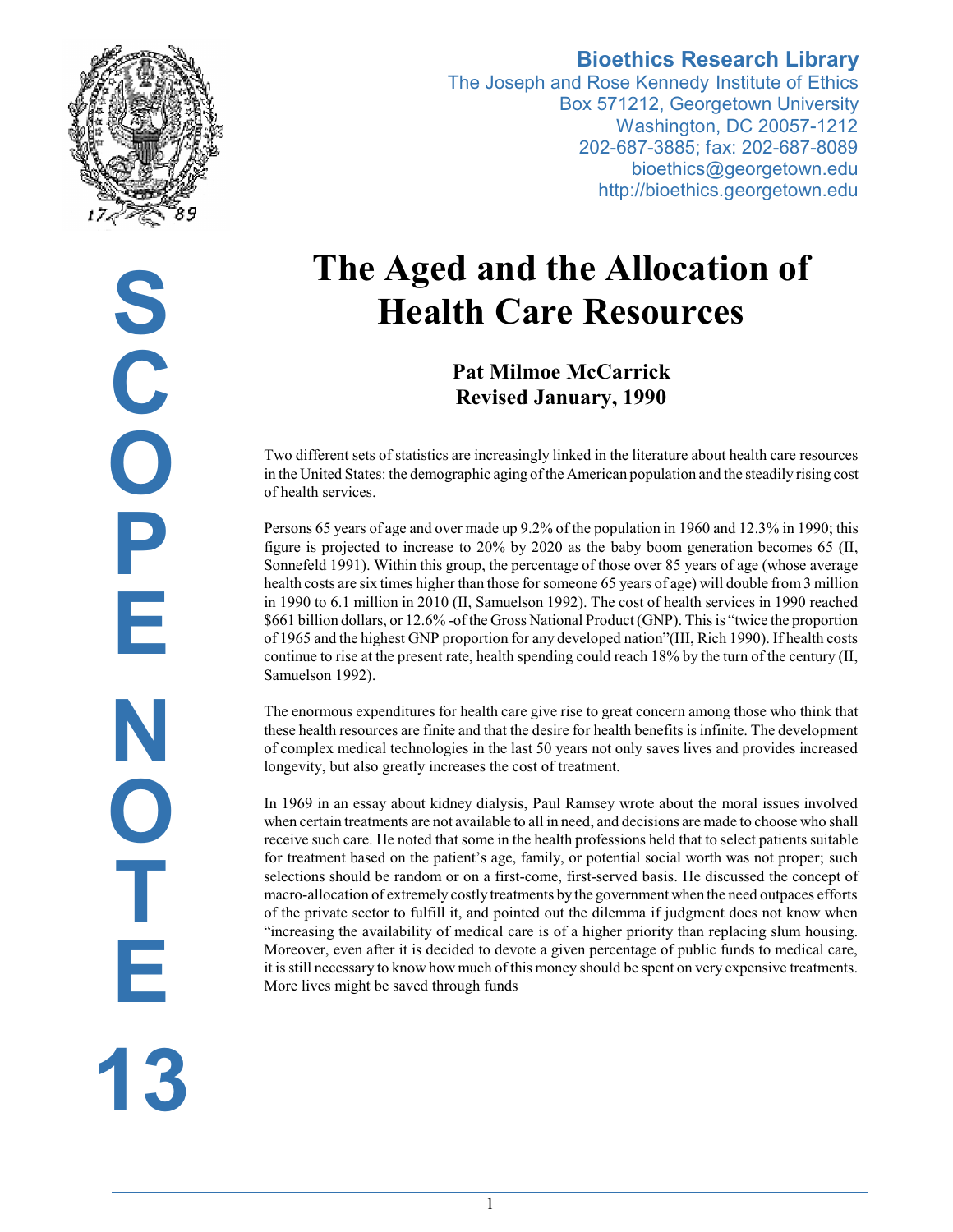expended on basic research or on preventive medicine or on improving a hospital's general surgical facilities." Ramsey concluded that scarcities in medical resources are not a new development, but that developments in medicine have focused public concern on the allocation of new treatments. He said that money was the "ultimate" scarce resource; therefore allocation would be an ongoing problem with regard to medical treatments (III, Ramsey 1969).

In recent years the rationing of health care and how best to achieve fair, equitable or just distribution of health services has been widely discussed and written about. In the United States rationing is generally not thought to be the way health resources should be meted out to the nation; however, monies from the government are allotted by disease (dialysis) or age (Medicare) or economic need (Medicaid) or race (the Indian Health Service); private contributions or health insurance determine what care is received by others desiring health resources. Eighteen possible ways to ration health care have been suggested: ability to pay, age, residence, entitlement, need, anticipated clinical outcome, political contacts, acceptability as a research subject, lottery, first come first served, social worth, moral or religious worth, public or media pressure, specialty groups' power to command resources, attractiveness to screeners, risk of death or serious illness or injury if treatment is withheld, and finally, risk of legal or financial liability if treatment is withheld (II, Churchill 1988).

The age of the patient has become one of the relevant factors in possible decisions about how health resources could be allocated. Avorn has written, "The elderly population poses the most important questions about resource allocation in the coming decades" (II, Avorn 1984). Richard B. Lamm, former governor of Colorado, was widely quoted as saying that the elderly had a duty to die since their prolonged use of medical resources denied them to the young and future generations (II, Gov. Lamm 1984). Several commentators have suggested different guidelines for achieving a just distribution of health resources between generations. This Scope Note describes some of them. It does not try to discuss the meaning of justice, nor does it include citations to literature about Medicare and Medicaid, the economics of medicine, advance directives, the uninsured, any

general right to health care, or efficient health care delivery. Each of these topics is relevant to the aged and to how health money is spent, but only references concerning allocation with respect to the aged person are included.

Daniel Callahan, director of the Hastings Center, has written many articles about aging and health care. In 1987, the publication of his book, **SET TING LIMITS: MEDICAL GOALS IN AN AGING SOCIETY**, brought his views to a wide public and intensified discussion about possible changes that could be made to achieve better use of resources. He sets forth the idea that each person has a "natural life span" of about 80 or 85 years and that spending a disproportionate amount of money on life extension technologies for those who have reached this age is unwise. He urges the elderly to find meaning and significance in old age by providing the young with a perspective of life as a whole, and not by trying to avoid facing the reality of oldness and the nearness of death which comes to all. He suggests age as a criterion for deciding when to stop medical care and offers specific steps to classify appropriate treatments (I, Callahan 1987)

Norman Daniels, who writes often about justice in health care, suggests a theory he calls the "prudential lifespan account." He says that age is nondiscriminatory, that every person ages, but that not everyone can be in one category of sex or race. If the young or the old are treated differently at different times within their life spans, each person will receive whatever share is given since everyone will be young and be old. He would rely on market mechanisms to allow each person to express prudent preferences in choosing what health care he or she wants at each stage of life. He argues that a rational consumer would want realistic insurance coverage with benefits to fit real needs. Daniels finds rationing by age morally objectionable (I, Daniels 1988).

Robert M. Veatch writes that an obvious place to impose limits for just health care is in treatment for the terminally ill since it is probable that the patient will die relatively soon after being treated. His proposal for limiting care on the basis of age gives persons priority in inverse proportion to their age; older persons have had more opportunity for wellbeing than younger persons. "In a comparison between two critically ill patients, one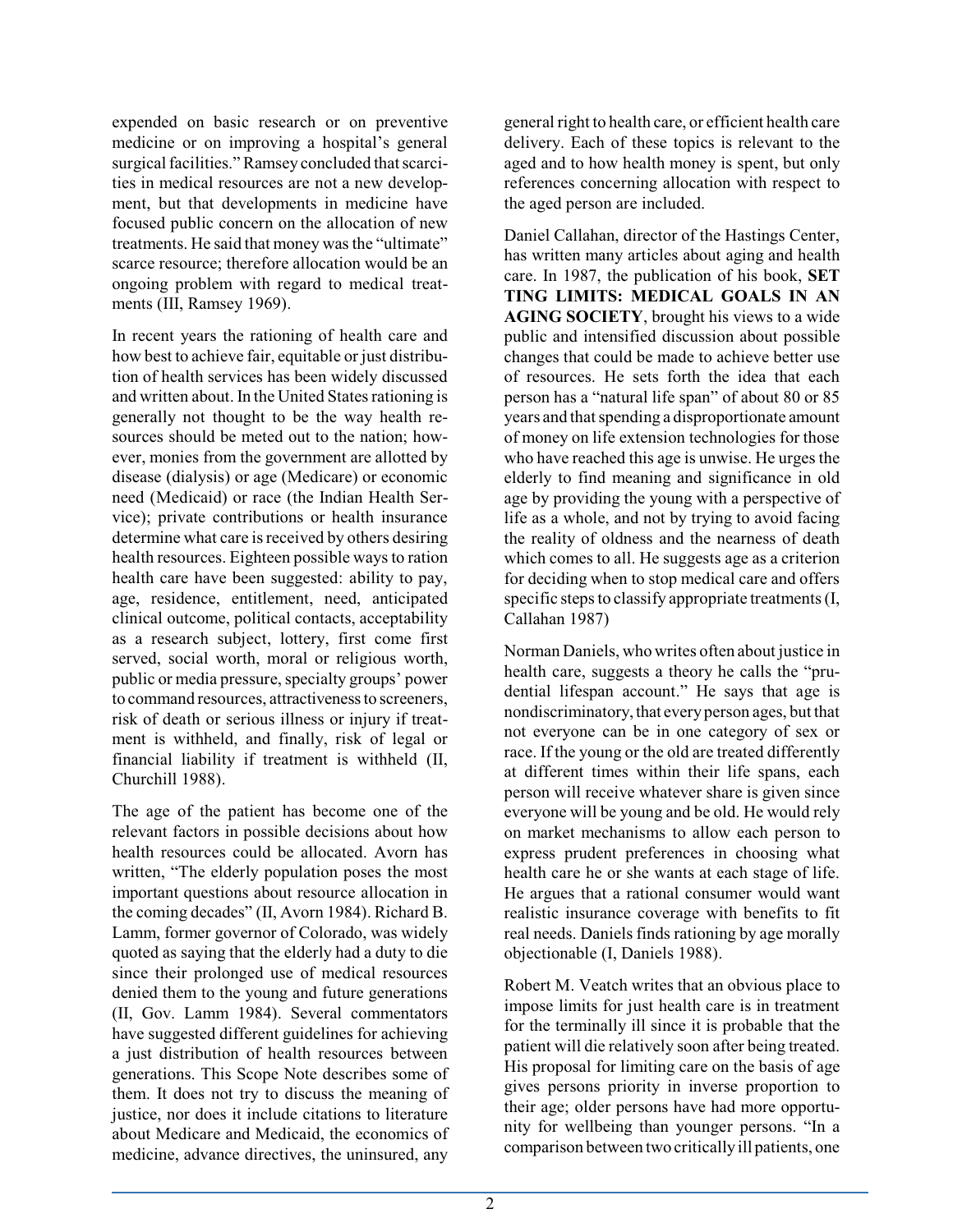an infant and the other elderly, the infant has much stronger claims on resources in order to have an opportunity for wellbeing over its lifetime." Veatch states that in resource allocation, approaches which take into account either the full lifetime or conversely, only a small part of the life span can be utilized when there is a severe restraint in limiting care for all terminally ill patients. It would be necessary to differentiate between greatest need at a moment in time and greatest need for wellbeing over a lifetime (II, Veatch 1988).

The following selection of books and articles provides a broad view of the discussion surrounding rationing health care resources to the aged population. Some early publications were chosen to provide general background material and to offer an overview to some of the newer work.

## **I. Books**

Aaron, Henry J., and Schwartz, William B. **THE PAINFUL PRESCRIPTION: RATIONING HOSPITALCARE**.Washington: The Brookings Institution, 1984. 161 p.

The authors compare British and American health care systems and say that if rationing is inevitable, the U.S. could learn fromthe English National Health Service. The British limit some expensive technologies to persons under certain ages.

Blank, Robert H. **RATIONING MEDICINE**. New York: Columbia University Press. 1988. 290 p.

An ethic of individual responsibility to lead a healthy personal life style is recommended by the author, who favors an equitable base of primary care for all citizens before any high cost technology is offered.

Binstock, Robert H., and Post, Stephen G., eds. **TOO OLD FOR HEALTH CARE: CONTRO-VERSIES IN MEDICINE, LAW, ECONOM-ICS AND ETHICS**. Baltimore: Johns Hopkins University Press, 1991. 209 p.

The nine essays in this collection offer a rejection of proposals that would ration health care for people in old age and include positive suggestions to provide health care for an aging society. The 11 authors hold that it is morally and ethically wrong to "forbid lifesaving care to older persons or to any group categorically, on the basis of demographic characteristics, rather than case by case, on the basis of the individual's clinical condition."

Califano, Joseph A., Jr. **AMERICA'S HEALTH CARE REVOLUTION: WHO LIVES? WHO DIES? WHO PAYS?** New York: Random House, 1987. 241 p.

This former cabinet officer who was in charge of federal health resources, writes that failure to develop a system to control the giant health costs connected with death threatens all, but particularly the elderly. An efficient health care system that would eliminate waste, which he estimates at \$75 billion annually, could provide the time needed to study the perplexing ethical, religious and social issues involved. Califano wants to create a system of dignity, justice, and compassion to assure primacy of person over machinery and technology.

Callahan, Daniel. **SETTING LIMITS: MEDI-CAL GOALS IN AN AGING SOCIETY**. New York: Touchstone/Simon and Schuster, 1987. 256 p.

Written to stimulate a public discussion of the future of health care for the aged, Callahan's book proposes a different way of distributing health resources, "using age as a specific criterion for the allocation and limitation of health care." He envisages that it will take several decades for such change to occur.

Churchill, Larry R. **RATIONING HEALTH CARE IN AMERICA: PERCEPTIONS AND PRINCIPLES OF JUSTICE**. Notre Dame, IN: University of Notre Dame Press, 1987. 180 p.

Churchill writes that the United States is currently rationing health care primarily by price, and secondarily by disease, race and age. He thinks that this rationing scheme has remained unacknowledged because it fits both capitalistic values and a consumer mentality.

Daniels, Norman. **AM I MY PARENTS' KEEPER? AN ESSAY ON JUSTICE BE-TWEEN THE YOUNG AND THE OLD**. New York: Oxford University Press, 1988. 194 p.

The author's theory of personal planning for health care use over an entire lifetime is presented. Daniels gives his reasons for choosing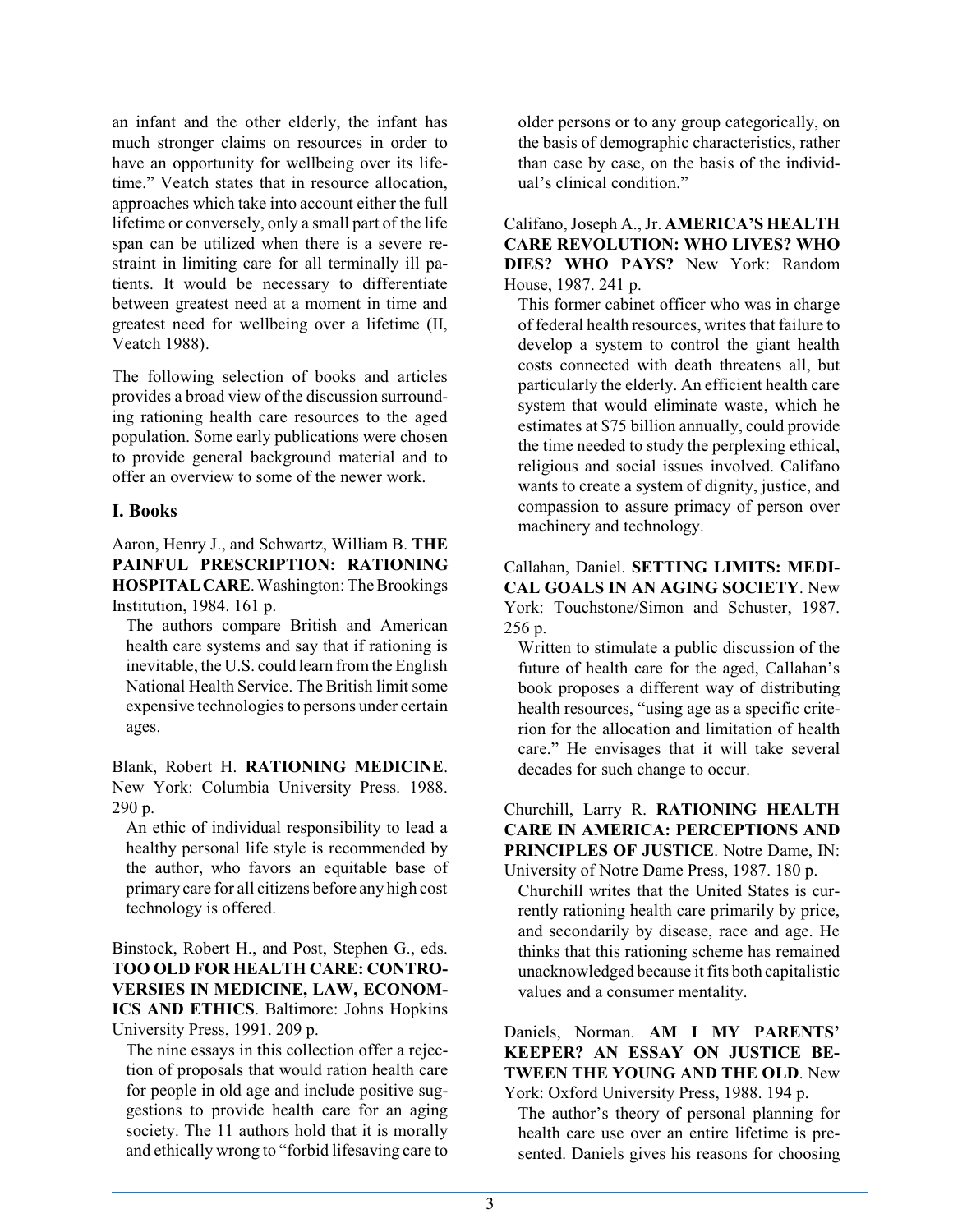what he says is the most just way, since allocation is not made between groups but within the life span of each individual.

Daniels, Norman. **JUST HEALTH CARE**. Cambridge: Cambridge University Press, 1985. 245 p.

Daniels' earlier work contains a section in which he first develops his idea of an individual who would save prudently to allocate health resources over a lifetime.

Homer, Paul, and Holstein, Martha, eds. **A GOOD OLD AGE: THE PARADOX OF SETTING LIMITS**. New York: Simon & Schuster/Touchstone, 1990. 319 p.

The 28 essays collected were all published in response to Daniel Callahan's SETTING LIM-ITS. The work has an opening essay and an afterword by Callahan; 31 authors from the fields of medicine, law, public policy, and philosophy comment on his views of setting age limits to apportion health care spending.

## Menzel, Paul T. **STRONG MEDICINE: THE ETHICALRATIONINGOF HEALTHCARE**.

New York: Oxford University Press, 1990. 234 p. Menzel argues that rationing decisions can be made in health care if policies represent choices made by patients themselves.

Moody, Harry R. **ETHICS IN AN AGING SOCIETY**. Baltimore:Johns Hopkins University Press, 1992. 288 p.

The author describes his work as a meditation on the ideas of autonomy and justice, noting that it is the "inescapable facts of old age that make these ideals problematic." He disagrees with the idea of age as a framework on which to base allocation of health care, but thinks that prudent principles providing intermediate level services should prevail as opposed to spending vast sums to sustain the debilitated elderly.

Smeeding, Timothy M., ed. **SHOULD HEALTH CARE BE RATIONED BY AGE?** Totowa, NJ: Rowman and Littlefield, 1987. 172 p.

The proceedings of a 1985 conference in Colorado has an introduction by former governor Richard D. Lamm, who deplores debt created for future generations and charges that medical care is often determined by whatever would succeed in a lawsuit. The book includes discussions about the present health and diseases of the elderly; the cost of health care with consideration of age rationing and just distribution; medical decision making and the quality of life; Britain's health policy; organ transplants and long term care for the elderly; and a summary.

Spicker, Stuart F.; Ingman, Stanley R.; and Lawson, Ian R. **ETHICAL DIMENSIONS OF GERIATRIC CARE: VALUE CONFLICTS FOR THE 21ST CENTURY**. Philosophy and Medicine Series, Vol. 25. Dordrecht, The Netherlands: D. Reidel, 1987. 297 p.

Based on a 1984 meeting held at the University of Connecticut, this compilation includes four major sections: Understanding the biology and epidemiology of aging; Philosophical reflections on medical care provisions for the aging; Self determination in late life dependency (this section contains an essay on the economics of suicide in old age); and Justice in the provision of medical care for the aged. An epilogue discusses the problems of disease, disability, dependency, and dementia.

U.S. Congress. Office of Technology Assessment. **LIFE SUSTAINING TECHNOLOGIES AND THE ELDERLY**. Washington: U.S. Government Printing Office, 1987. 461 p.

The report notes that while data can be unreliable in utilization of life sustaining treatment and while future use cannot be accurately predicted, the aging of the population combined with technology improvements and availability will increase demand.

Veatch, Robert M. **DEATH, DYING, AND THE BIOLOGICAL REVOLUTION: OUR LAST QUEST FOR RESPONSIBILITY**. Revised Edition. New Haven: Yale University Press, 1989. 292 p.

Veatch states that one of the purposes in writing. this work was to gain insight into the complex dilemmas posed by the technological and biological revolutions and to question rights and responsibility in the final days of life.

Veatch, Robert M., ed. **LIFE SPAN: VALUES AND LIFE-EXTENDING TECHNOLOGIES**. San Francisco: Harper and Row, 1979. 309 p.

The work provides an early perspective on the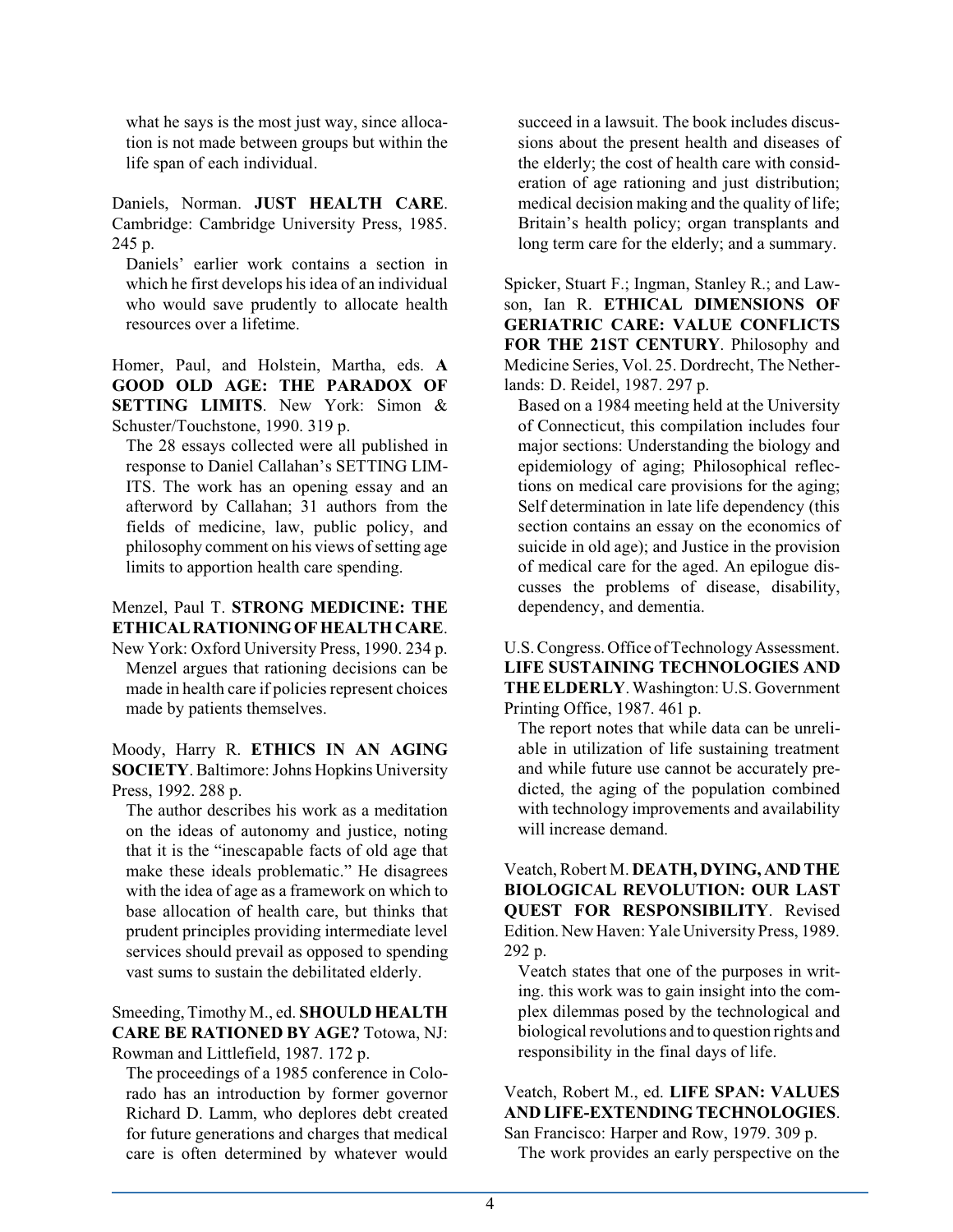social, political and ethical implications of the increase in life expectancy in this century.

## **II. Articles/Chapters**

American Geriatrics Society Public Policy Committee. **Equitable Distribution or Limited Medical Resources**. *Journal of the American Geriatrics Society* 37(11): 1063-1064, November 1989.

Noting that "the growing number of older Americans and the greater per capita use of medical resources among them make age an obvious target in contemporary rationing debates", the Committee does not think that the option is ethically sound. It urges physicians to provide a voice in public policy but says that any rationing decisions should be made by all of society. Inefficient practices should be eliminated before reductions in basic health care benefits can be justified, and services that are supportive, preventive or rehabilitative should be as valued as high technological, hospitalbased interventions which the Committee says consume a disproportionate amount of available monies.

Avorn, Jerry. **Benefit and Cost Analysis in Geriatric Care: Turning Age Discrimination into Health Policy**. *New England Journal of Medicine* 310(20): 1294-1301, 17 May 1984.

The author thinks that value assumptions guarantee an anti-geriatric bias, since to be unproductive is not cost beneficial. Such assumptions lead to ideas of diminished value with diminished benefits.

Barondess, Jeremiah A.; Kalb, Paul; Weil, William B.; and Cassel, Christine. **Clinical Decision-Making In Catastrophic Situations: The Relevance of Age**. Report of a conference convened by the American Geriatrics Society, April 17-18, 1987. *Journal of the American Geriatrics Society* 36(10): 919-937, October 1988.

The authors suggest that any rationing should be carried out at a societal or constitutional level, not according to age criteria but according to anticipated life expectancy. They discuss the rights of incompetents and the extension of the rights of competent persons.

Battin, Margaret P. **Age Rationing and the Just**

#### **Distribution of Health Care:Is There a Duty to Die?** *Ethics* 97(2): 317-340, January 1987.

Battin provides background reference to various cultures' views about refusing treatment, encouraging suicide, or otherwise indicating that there is an obligation for the old to die. She urges the need to reconsider societal priorities and to guarantee that resources will, in fact, be redistributed fairly if changes are made in the delivery of health care.

## Bell, Nora K. **What Setting Limits May Mean: A Feminist Critique of Daniel Callahan's SETTING LIMITS**. *Hypatia* 4(2) 168-178, Summer 1989.

Stating that older women are poorer, are more likely to live alone, and have less informal social and personal support than older men, Bell says that this group will make the most demand on health resources. If age is the limiting factor in health care, the limits will affect women more drastically than men. Bell suggests that if old age is devalued by Callahan or men in general, it is because it "is peculiarly the province of women" since more women live into their eighties.

Brock, Dan W. **Justice and the Severely Demented Elderly**. *Journal of Medicine and Philosophy* 13(1): 73-99, February 1988.

According to Brock, the destruction of personal identity in dementia implies that only palliative, not life-sustaining health care should be provided. He goes on to say that in the absence of psychological continuity, physical continuity is not sufficient to establish the patient as a person. Brock recommends simple care measures.

Callahan, Daniel. **Aging and the Ends of Medicine**. *Annals of the New York Academy of Sciences* 530: 125-132, 1988.

In this essay, Callahan says that giving transplants to the elderly has accelerated the most expensive and most demanding form of high technology medicine.

Callahan, Daniel. **Old Age and New Policy**. *Journal of the American Medical Association* 261(6): 905-906, 10 February 1989.

The author thinks that gradually increasing Medicare premiums is not enough to solve the problem of rising costs, and he urges a full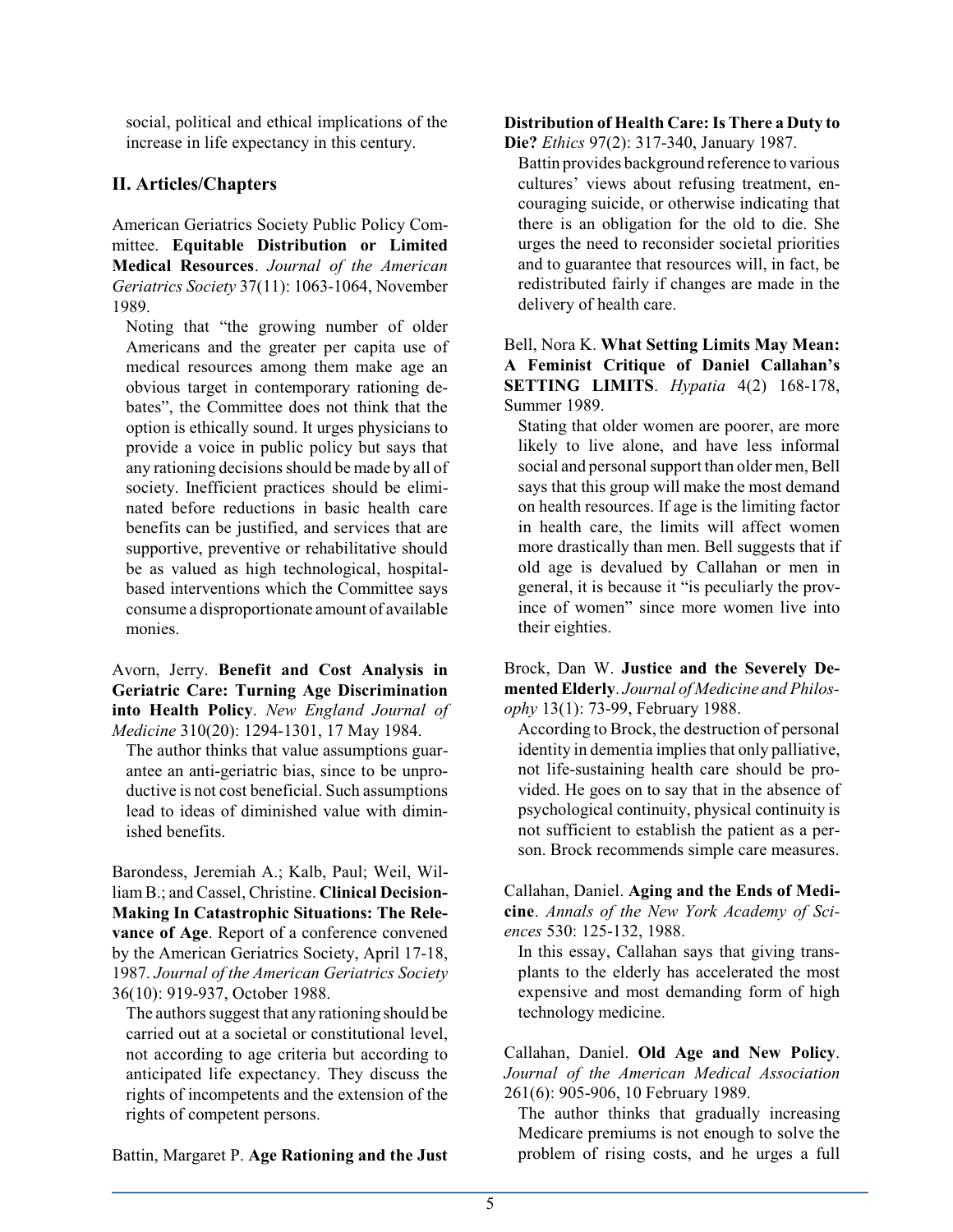rethinking of the relationship between old age and health care. He suggests shifting entitlement emphasis from acute care to long term care, with limits on high technology and life extending care for the elderly. Case-by-case rationing does not take society as a whole into account.

Cassel, Christine K. **Ethical Issues in the Emergency Care of Elderly Persons: A Framework for Decision Making**. *Mount Sinai Journal of Medicine* 54(1): 9-13, January 1987.

Cassel provides an overview of beneficence, respect for persons, and justice in the allocation of resources, and says there is a need to develop a more complex understanding of life expectancy.

Cassel, Christine K. **Issues of Age and Chronic Care: Another Argument for Health Care Reform**. *Journal of the American Geriatrics Society* 40(4): 404-409, April 1992.

The author says that choosing age as a model for rationing medical resources "may be an attempt to turn the clock backward toward a society in which life expectancy was not so long " She thinks that the societal effects of a policy that would devalue the elderly by automatic exclusion from life-sustaining medical care could be both profound and subtle. Cassel discusses cost containment, quality of life, and the goals of medicine which she says require fundamental changes in education, research, and health care delivery systems.

Cassel, Christine K. **The Meaning of Health Care in Old Age**. *In:* **WHAT DOES IT MEAN TO GROW OLD: REFLECTIONS FROM THE HUMANITIES**. Thomas R. Cole and Sally Gadow, eds. Durham: Duke University Press, 1986, pp. 179-198.

Cassel suggests that citizens might vote on such social choices as allocation of health care resources, since in the best of worlds the meaning of health care to the patient should be the sense of its meaning to the benevolent society.

Childress, James F. **Who Shall Live When Not All Can Live?** *Soundings* 53(4): 339-355, Winter 1970.

Saying that dramatic forms of scarce life saving medical resources such as heart transplants require the examination of moral questions, this 20-year old article byChildress reviews lifeboat ethics (including US v. Holmes, 26 Fed. Cas. 360, C.C.E.D., Pa. 1842) and a theory of Edmond Cahn's (**THE MORAL DECISION**, Bloomington: Indiana University Press, 1955) that when all cannot benefit, none should benefit unless some voluntarily allow it.

Churchill, Larry R. **Should We Ration Health Care By Age?** *Journal of the American Geriatrics Society* 36(7): 644-647, July 1988.

The author proposes that Americans' ideas of abundance result in a reluctance to think about rationing at all, but that priorities must be set. Churchill states that since health rationing more or less exists now, it should be more just. While he says Callahan's vision is enlightened, he thinks that the elderly would be foolish to comply unless there was a more just overall health system. He disapproves of many extreme and edge-of-life treatments for the aged and others, saying that over-zealous physicians, over-litigious lawyers, and a public clamoring for longevity constitute a grave hazard to the collective well-being.

Danis, Marion, and Churchill, Larry R. **Autonomy and the Common Weal**. *Hastings Center Report* 21(1): 25-31, January/February 1992.

Noting that medical technology continues to grow along with the chronically ill elderly who might use these developments, Danis and Churchill present a discussion of the patient and the health care providers from the point of view of autonomy combined with a concept of citizenship in the community, a citizen ethic which would emphasize "common purposes and shared vulnerabilities." They hold that citizens have both rights and protections along with responsibilities.

Evans, J. Grimley. **Aging and Rationing: Physiology Not Age Should Determine Care**. Editorial. *British Medical Journal* 303(6807): 869-870, 12 October 1991.

Saying that many health districts in the United Kingdom manage patients above a certain age (varying from 65 to 85) separately from other adults, Evans thinks that age tells something about a patient, but is itself such a variable that it is an unscientific and inequitable basis for choice of care. He urges that all patients be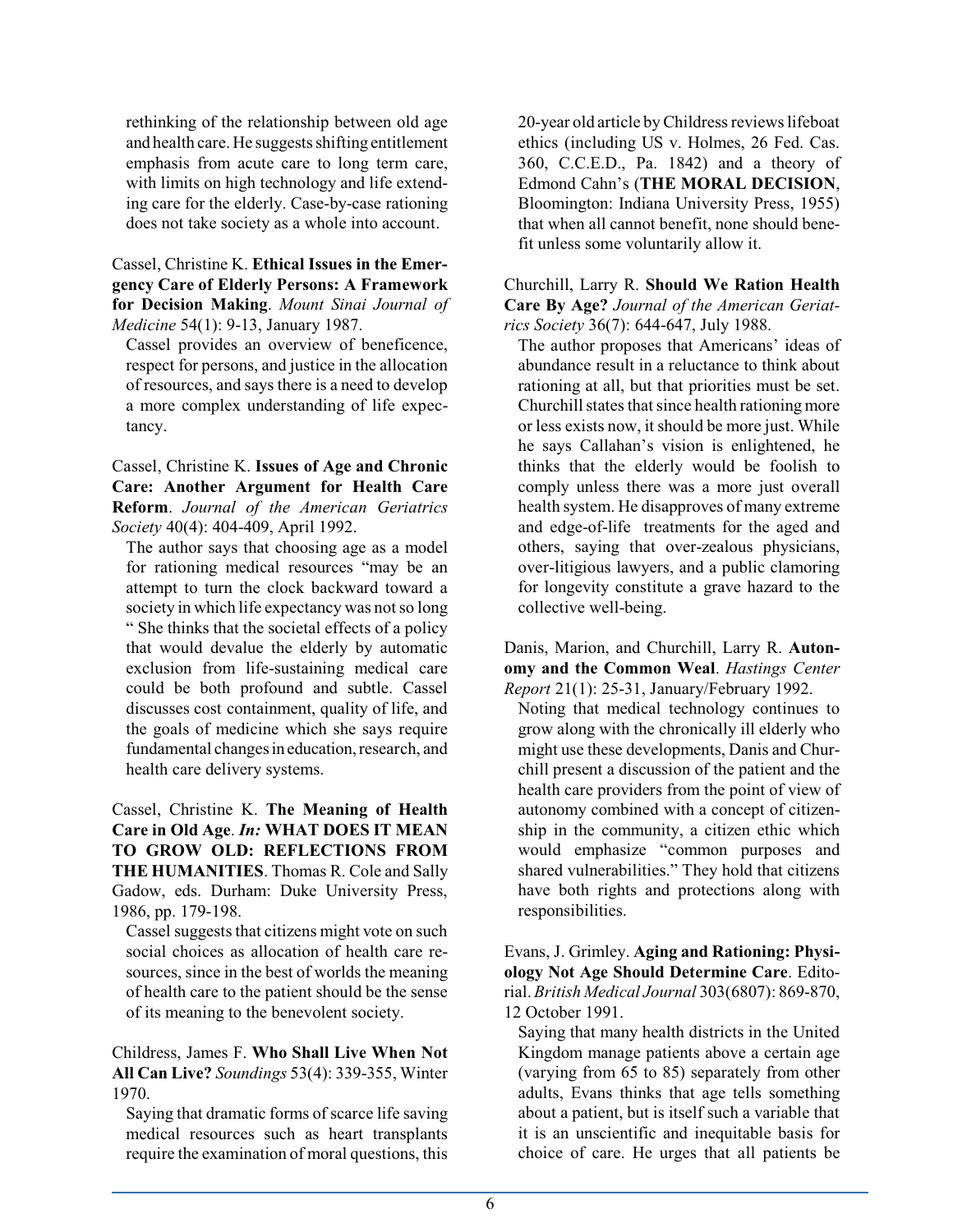assessed and treated on the basis of their physiology.

Evans, Roger W. **Health Care Technology and the Inevitability or Resource Allocation and Rationing Decisions**. Part I. *Journal of the American Medical Association* 249(15): 2047-2053, 15 April 1983. Part II. *Journal of the American Medical Association* 249(16): 2208-2219, 22/29 April 1983.

This early study, financed by the U.S. government's Health Care Financing Administration, begins by pointing out that with an aging population, chronic disease and disability will become common occurrences.Resource allocation will become routine. "As these allocation and rationing exercises are undertaken, a new appreciation of medical ethics will come about, accompanied by a more careful assessment of the nature of death and dying within this society." Part II indicates that allocation of health care resources can be subjected to a formalized set of procedures based on cost effectiveness and cost benefit analysis. People have a responsibility and an obligation to care for themselves to insure good health according to Evans, who thinks that rationing will be the shared responsibility of patients, clinicians, and family. The article offers general guidelines for treatment or non-treatment. Evans concludes that the future is likely to be filled with accounts of (named) persons who have refused treatment, and that when rationing decisions are acknowledged as unescapable, society will be more prepared to deal with the one inevitable event, death.

Freudenheim, Milt. **The Elderly and the Politics of Health Care.** *New York Times*: 5, 22 May 1988.

The article provides statistics about the growth of the elderly in the U.S. population.

Fry, Sara T. **Rationing Health Care to the Elderly: A Challenge to Professional Ethics.** *Nursing Outlook* 36(5): 256, September/October 1988.

Nursing educator Fry points out that a new view of aging and health care goals would mean a change in the content of nursing courses. Instead of focusing on individual good, autonomy and freedom of choice, societal good and the prioritizing of benefits would be emphasized along with newly articulated theories of compassion and a tolerable death.

Gill, Derek G., and Ingman, Stanley R. **Geriatric Care and Distributive Justice: Problems and Prospects**. *Social Science and Medicine* 23(12): 1205-1215, 1986.

The authors say that the elderly have been over "medicalized" with not enough attention paid to social services.

**Gov. Lamm Asserts Elderly, If Very Ill, Have 'Duty to Die'.**" *New York Times*: A16, 29 March 1984.

The New York Times report of the much-quoted Lamm statement made on 27 March 1984 is accompanied by his follow-up statement that he meant careful use of complex medical technology "if patients are suffering beyond the ability for us to help."

### Halper, Thomas. **Strength Enough:Thoughts on Age-Based Rationing and Intergenerational Equity in Britain**. *HEC Forum* 3(1): 27-37, 1991.

Using a review of the background of the denial of dialysis to elderly Britons in kidney failure, Halper discusses Daniels' intergenerational equity and Engelhardt's individualistic views of health care allocation. His own view holds that, since democracies do not allow the public to decide issues, only to choose leaders, these policy makers must confront the fact that real sacrifices must be made if treatment patterns are to be expanded.

Harris, John. **Life: Quality, Value and Justice**. *Health Policy* 10(3): 259-266, December 1988.

The author discusses QALYs (Quality Adjusted Life Years), which give a value of one to a year of healthy life and less than one to unhealthy life with the highest number of QALY points offering the most cost effective way to apportion medical care. Harris criticizes the plan as valuing time instead of individual lives and having an unjust, excessively narrow view of quality of life.

Howe, Edmund G. **Ethical Aspects of Geriatric Patients' Rights to Refuse Treatment and to Receive Limited Medical Resources**. *Educational Gerontology* 14(5): 451-463, 1988.

Howe argues that a statistical norm used to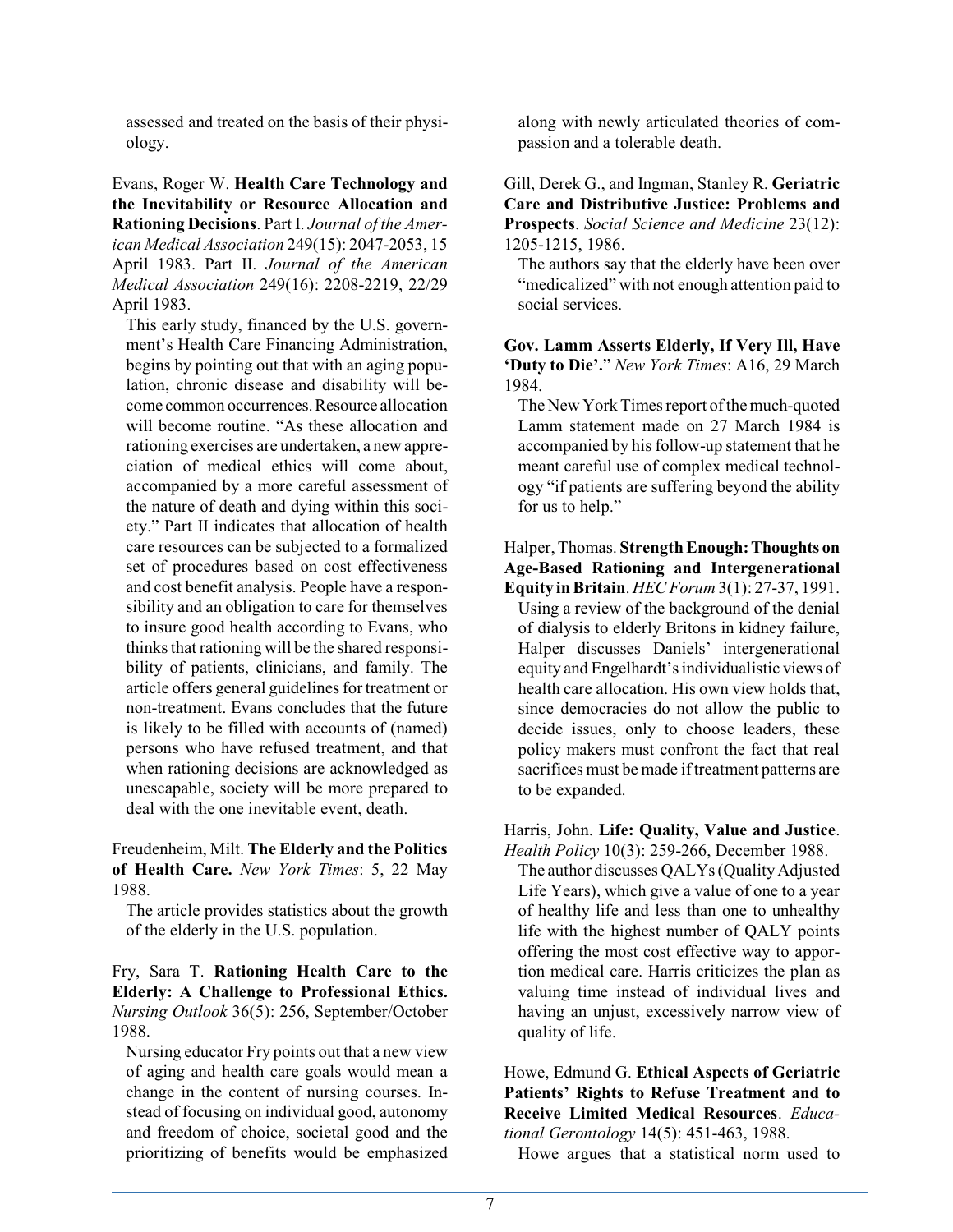determine policy could discriminate against individual geriatric patients whose values differ from the statistical norms. He notes that the elderly are particularly vulnerable due to decreasing physical strength and increasing medical problems.

Jecker, Nancy S. **Aged-Based Rationing and Women**. *Journal of the American Medical Association* 266(21): 3012-3015, 4 December 1991.

Rationing health care based on age will disproportionately affect women, according to Jecker, since there are more older women than older men. She thinks that gender inequalities are more ethically troubling than the inequalities that might result from age-based rationing.

#### Jecker, Nancy S. **Disenfranchising the Elderly from Life Extending Medical Care**. *Public Affairs Quarterly* 2(3): 51-68, July 1988.

Jecker disagrees with Callahan's theories set forth in SETTING LIMITS, saying that she is skeptical about an ideal old age and death, and that there should be further debate about what constitutes a natural life span; which she thinks is only one consideration. Jecker goes on to state that consensus is not possible in our society and that an indefinite theory of old age health care serves the aged best.

Johnson, Paul R. **Allocation and Aging-A Review and Response to Callahan's SETTING LIMITS**. *Linacre Quarterly* 55(4): 57-63, November 1988.

Johnson points out that the aging of the baby boom generation is the cause of the growing political attention to services and care for the elderly. Noting that Callahan limited debate to the elderly, the Johnson says that the reality of the broad expanse of medicine will call for extension to other areas.

#### Kapp, MarshallB. **Health Care Tradeoffs Based on Age: Ethically Confronting the 'R Word'**. *Pharos* 52(3): 2-7, Summer 1989.

Kapp thinks that rationing depends on acceptance of the concept of relative scarcity of health resources. The demand for services is likely to outstrip capacity since he thinks people do not distinguish between desire for health services and the need for health care. He recommends substantive standards and procedural

rules, saying that policy should not be delegated to insurance companies or health care corporations, but to elected officials who take more responsibility for fair allocation of resources.

Kilner, John F. **Age as a Basis for Allocating Life-Saving Medical Resources: An Ethical Analysis**. *Journal of Health Politics, Policy and Law* 13(3): 405-423, Fall 1988.

The writer examines the primary justifications for using age as a criterion for treatment and the weaknesses of these criteria. After discussing various theories of age resource allocation, he concludes that age should be one tool, not a criterion in its own right.

Kilner, John F. **Age Criteria in Medicine: Are the Medical Justifications Ethical?** *Archives of Internal Medicine* 149(1): 2343-2346, October 1989.

Kilner says the four types of justification proposed for age criteria are length of medical benefit, quality of the benefit, likelihood of benefit, and whether benefit results from treatment. He thinks that the first three are questionable since they rely on statistics and value characteristics instead of individuals, and that the fourth is ethically sound since it is a medical criteria instead of an age criteria.

Kuhse, Helga, and Singer, Peter. **Age and the Allocation of Medical Resources.** *Journal of Medicine and Philosophy* 13(1): 101-116, February 1988.

The authors claim that traditional medical ethics focuses exclusively on the well-being of the individual patient. They recommend fundamental ethical discussions (not economic discussions) including the theory of quality adjusted life years.

Levine, Myra E. **Ration or Rescue: The Elderly Patient in Critical Care**. *Critical Care Nursing* 12(1): 82-89, June 1989.

Levine points out that the same health sciences that made longevity possible confront the old with shrinking funds which would be allocated solely by age. While society condemns suicide, arguments that would ration health care for the aged condone the attitude that the elderly should cooperate in hastening death. She says that critical care nursing has a mission to rescue and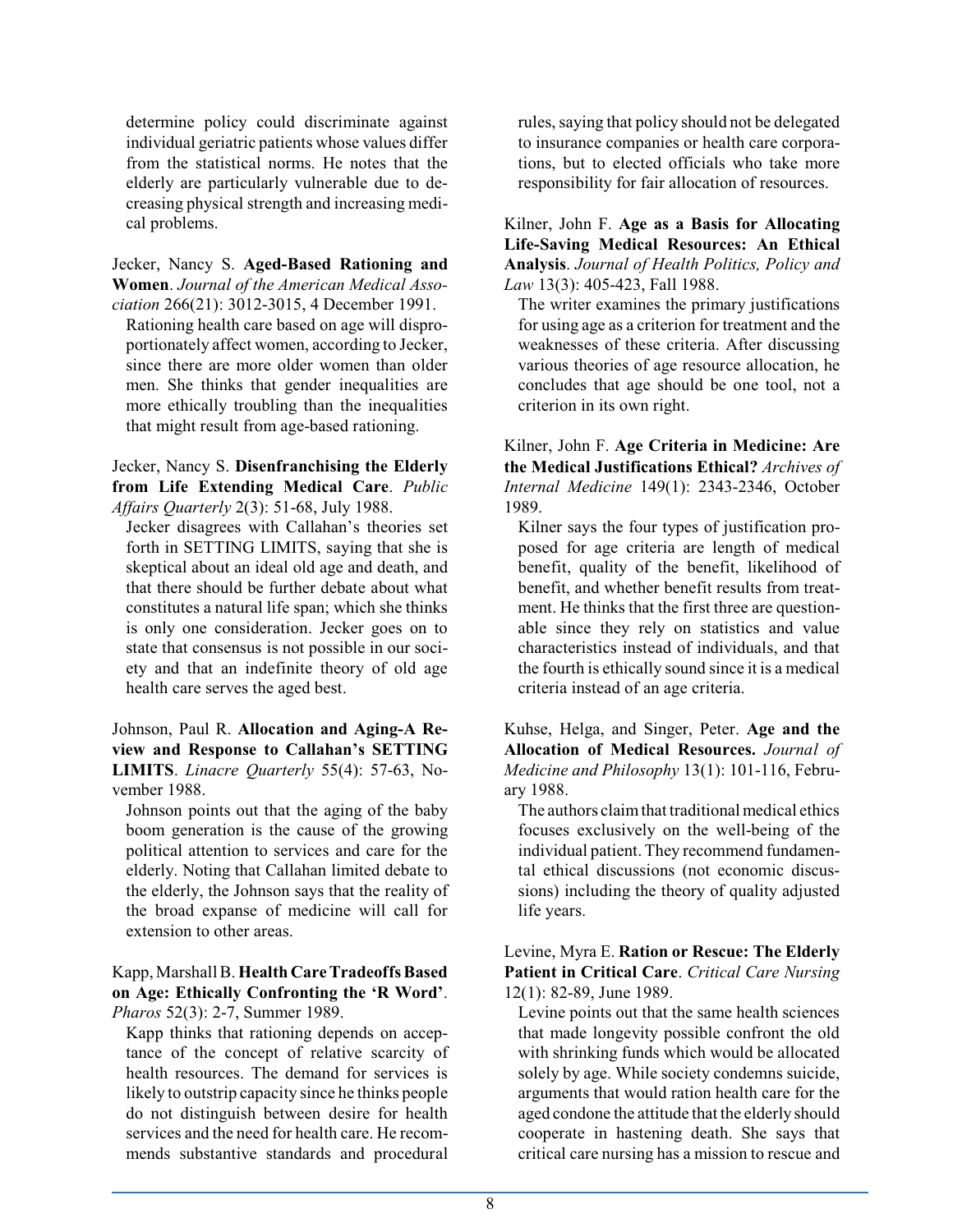to help relieve suffering; patients in critical care units enter with trust for their well being.

Levinsky, Norman G. **Age as a Criterion for Rationing Health Care**. *New England Journal of Medicine* 322(25): 1813-1815, 21 June 1990. **Rationing Medical Care**. Letters in response to the Levinsky article. *New England Journal of Medicine* 324(3): 193-195, 17 January 1991.

Levinsky doubts that age based rationing would be just; although the intent might be equitable, outcome would tend to favor those of "wealth, social standing, personal connections, articulate appeals to the media or other means" and "the poor, the ignorant, and the disadvantaged would bear the brunt of resource limitations in the future as they have in the past." He urges that any rationing should allocate resources accord ing to the probability that a patient will benefit rather than his or her age. He says that limitation of the life span by abandonment is from a primitive society; "the wealthiest country in history should not go back to that future."

McLish, Donna K., et al. **The Impact of Age in Utilization ofIntensiveCareResources**. *Journal of the American Geriatrics Society* 35(11): 983- 988, November 1987.

This study of 599 admissions to a medical intensive care unit (MICU) and general medical rooms was divided by age groups. Survival declined with age above 70, and do-not-resuscitate orders increased from 10% to 24% between age 70 and age 85. The authors conclude that there was no barrier to access to the elderly in the MICU and that only the DNR status differed in treatment pattern.

Mehlman, MaxwellJ. **Age-Based Rationing and Technological Development**. *St.LouisUniversity Law Journal* 33(3): 671-691, Spring 1989.

Law Professor Mehlman questions Daniel Callahan's proposal in **SETTING LIMITS** to discourage the development of new technologies to extend life since it would deprive all patients, regardless of age, of any benefits.

Menzel, Paul T. **Competing Groups: Age,Severity, and Numbers.** *In his:* **MEDICAL COSTS, MORAL CHOICES: A PHILOSOPHY OF HEALTH CARE ECONOMICS IN AMER-ICA**. New Haven: Yale University Press, 1983, pp. 184-212.

Menzel explains several theories of possible ways to allocate health care. He writes that the "principle of equality thus leans strongly toward a right to a minimal number of years" for each person to live, but that equality is not the only basic principle of a moral life. He thinks that the young will make some general societal compromise. Menzel also discusses severity of illness as a factor in use of health care resources, and the moral dilemmas involved in treating patients with rare diseases and those with common diseases.

Minkler, Meredith, and Robertson, Ann. **Generational Equity and Public Health Policy: A Critique or "Age/Race War" Thinking**. *Journal of Public Health Policy* 12(3): 324-344, 1991.

The authors say that public opinion polls do not support age or race antagonisms concerned with whether the elderly receive health benefits. They claim that false assumptions have been presented on the financial well-being of the aged, and suggest the need for policy that stresses the interdependence of generations.

Moody, H.R. **Generational Equity and Social Insurance**. *Journal of Medicine and Philosophy* 13(1): 31-56, February 1988.

Moody thinks that the elderly are able to lobby policy makers while children, particularly poor or minority children, are not represented in the process. However, he notes that laws in general are not unfair because although they are binding, law is amendable.

Munoz, Eric, et al. **Age, Resource Consumption, and Outcome for Surgical Patients at an AcademicMedical Center**. *Surgery* 103(3): 335-343, March 1988.

This study examined resource consumption and outcome by age for surgical patients of all ages. In reviewing the records of 7,341 patients, cost per patient peaked at age 69 and then decreased. Emergency admission was high for those 18-24 years old and those over 75 years of age. The use of the surgical ICU increased steadily to age 64, then plateaued. The financial risk increased with the age of the patient as did length of stay and mortality rate. The authors say that 28.5% of those admitted were 65 and older, and that starting at age 55, the patients began to use a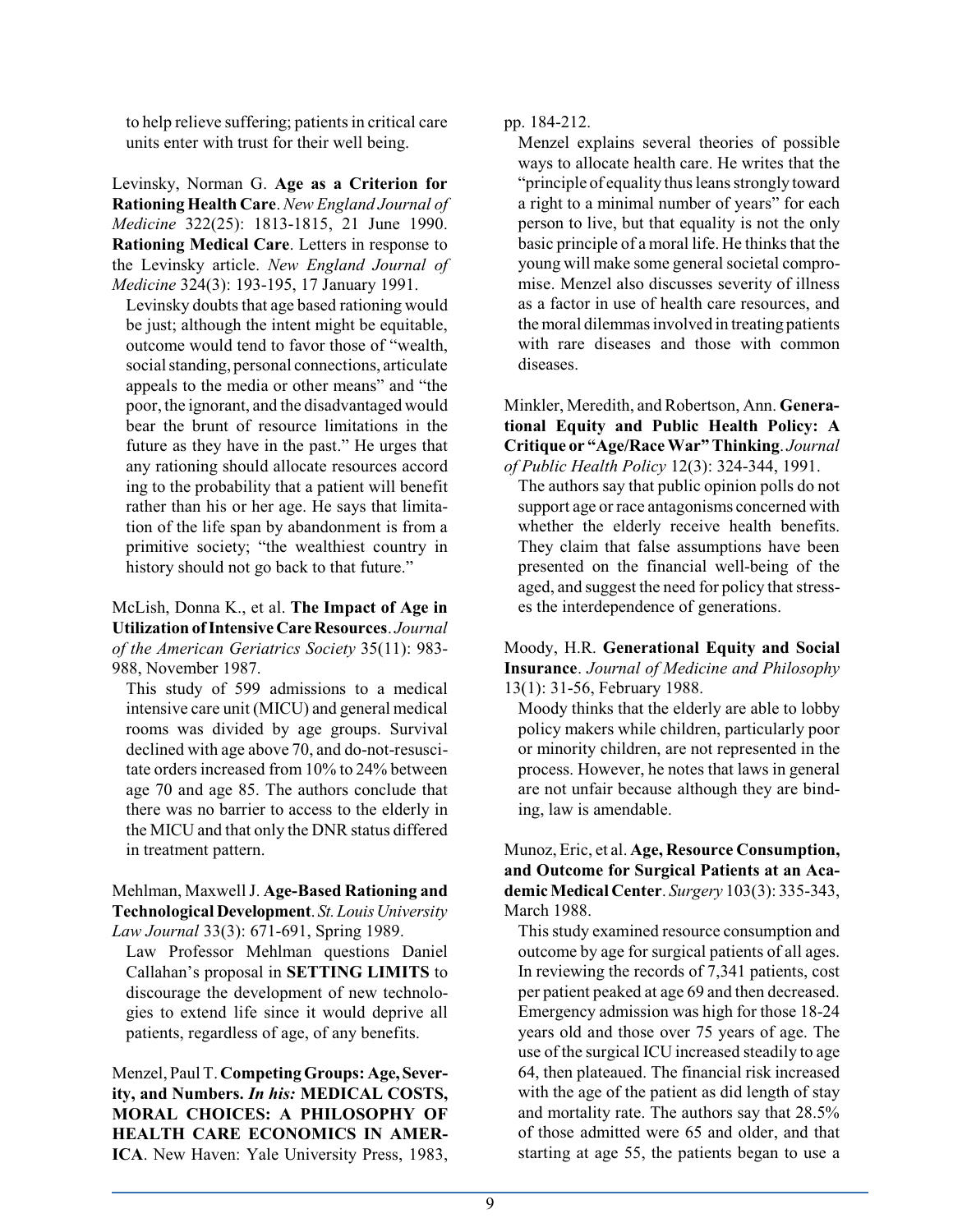disproportionate share of resources: health care for those over age 65 accounted for 42.4% of the total cost. The mean cost increased with age until age 75 when it reached a plateau.

Pawlson, L. Gregory; Glover, Jacqueline J.; and Murphy, Donald J. **An Overview of Allocation and Rationing: Implications for Geriatrics**. *Journal of the American Geriatrics Society* 40(6):628-634, June 1992.

The authors provide a brief ethical perspective on rationing and allocation, an analysis of present methods of allocating health resources, and some suggestions which they think would offer a more coherent and reasonable means of allocating and rationing health care. They favor concern for the welfare of the community as a whole, and urge that health professionals and patients abandon the "stark individualism that isolates the clinical encounter" and "acknowledge the role that our values as members of a larger community play in the delivery of health care."

Perrin, Kathleen. **Rationing Health Care: Should It Be Done?** *Journal of Gerontological Nursing* 15(9): 10-14, September 1989.

The author criticizes the concept of a natural life span of about 80 years, saying that there is little scientific evidence to support a claim that people simplywear down and die. She describes and critiques various theories about allocating health care on the basis of age.

Post, Stephen G. **Technology and the Aging Society: Ethics and Public Policy.** *In:* **BIO-MEDICAL TECHNOLOGY AND PUBLIC POLICY.** Robert H. Blank and Miriam K. Mills, eds. New York: Greenwood Press, 1989, pp. 201- 222.

Post looks at three dilemmas: first, whether health care should be rationed on the basis of age; second, the relationship between such rationing and direct termination ("senicide" ) of the elderly; and third, the status of filial obligations; all of which he says are interrelated. He opposes rationing by age, and thinks all individuals should develop the moral conscience that could have both young or old accept mortality (freely, without any coercion) in the name of justice when no benefits result. Any decision to end life would be voluntary and not by imposition of an abstract theory of justice.

Reagan, Michael. **Health Care Rationing: A Problem in Ethics and Policy**. *Journal of Health Politics, Policy and Law* 14(3): 627-633, Fall 1989.

This review essay compares the views of Blank, Callahan, Churchill and Daniels.

Samuelson, Robert J. **As America Ages.** *Washington Post*: A17, 25 November 1992.

The article cites various statistics concerned with the increasing numbers of Americans over age 65 and says that the country cannot afford such a huge dependent population. He urges policy changes to prepare for the coming demographic changes.

Schneider, Edward L. **Options to Control the Rising Health Care Costs of Older Americans.** *Journal of the American Medical Association* 261(6): 907-909, 10 February 1989.

Saying that age is not a valid or defensible criterion for rationing health care, Schneider urges investment in research targeted to prevent diseases producing the need for long term care.

Scitovsky, A. A., and Capron, Alexander M. **Medical Care at the End of Life: The Interaction of Economics and Ethics**. *Annual Review of Public Health* 7: 59-75, 1986.

The authors present statistics indicating that persons aged 65-69 have a life expectancy of 16  $\frac{1}{2}$  years (of which 10 will be active) and persons who reach 85 will have 7.3 years (with 60% of that time in need of assistance). They discuss health care normally provided at the end of life, and conclude that only a small part of high medical expenses at the end of life are due to aggressive care of the terminally ill; most seem to be spent for the very ill, but not necessarily dying patient.

Siegler, Mark. **Should Age Be a Criterion in Health Care?** *Hastings Center Report* 14(5): 24- 27, October 1984.

Siegler states that medical care for the aged is not only justified, but obligatory. Such care is consistent with universal human rights, compassion for the weak, respect for prior contributions of the elderly, compensatory justice and the universality of aging. He recommends that the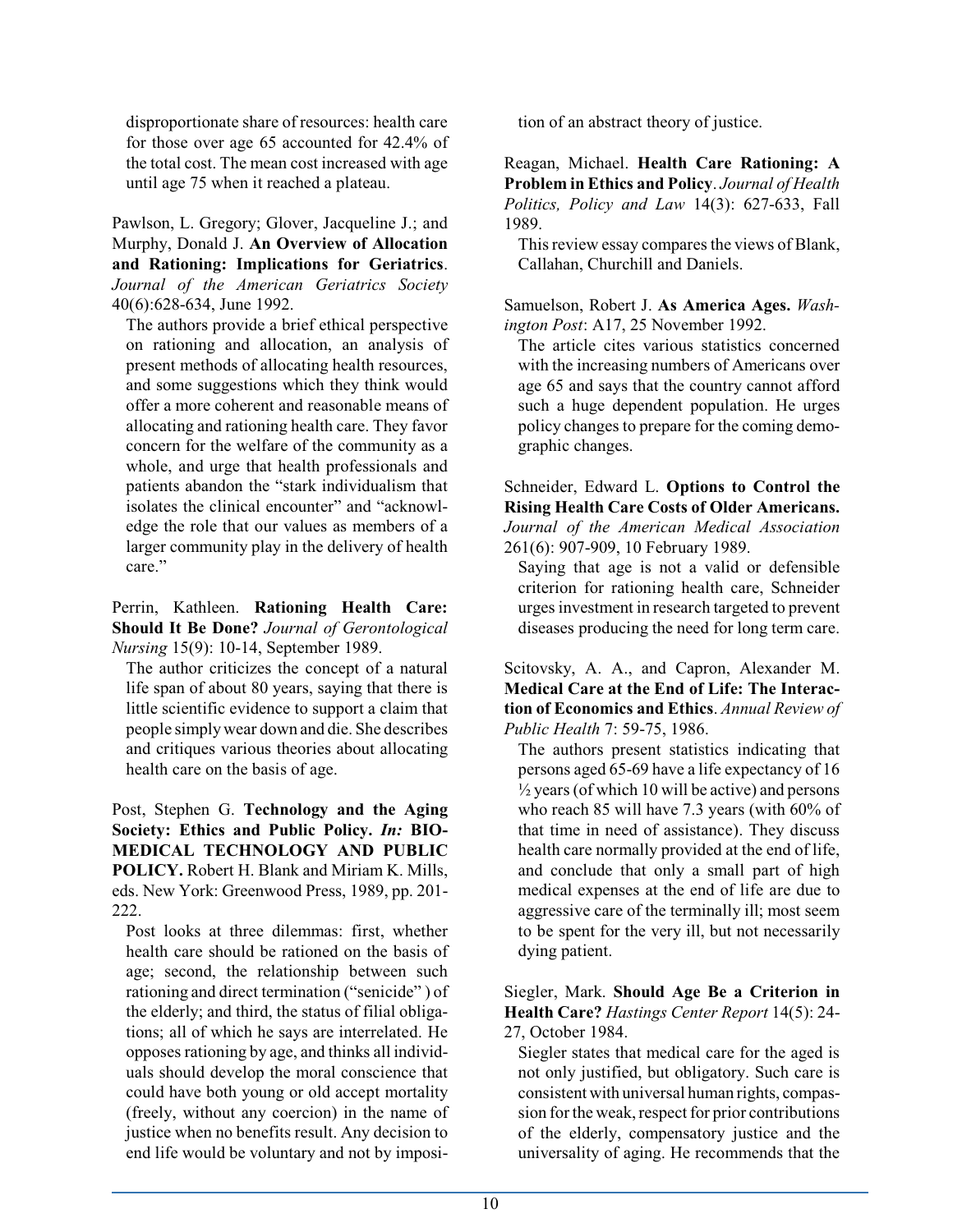doctor-patient relationship be retained; that quality of care be demanded; and that rationing begin with the strongest, most articulate and most intelligent, not the poor, aged, uneducated, or prisoners.

### Singer, Peter. **Review of SETTING LIMITS: MEDICAL GOALS IN AN AGING SOCIETY by Daniel Callahan.** *Bioethics* 2(2): 151-169, April 1988.

The author questions Callahan's theories about the aged and their societal role. He opines that if the old should serve the young when they have reached 75 or 80 years, why wouldn't 100 years be more valuable? Singer notes that the merit of the book is to raise questions about the role of medicine, what we make of lives, and where the burdens of providing medical care should fall.

Smith, Alwyn. **Qualms about QALY's**. *Lancet* I(8542): 1134-1136, 16 May 1987.

Smith gives a clear explanation of the quality adjusted life years' (QALY's) method of allocating resources, and points out that any choice of whom to treat based on cost effectiveness assessment will always favor patients whose age or disease confers longer, better quality survival. He says that the old and very sick are in double jeopardy in such an allocation.

Somerville, Margaret A. **Should the Grandparents Die? Allocation of Medical Resources with an Aging Population**. *Law, Medicine & Health Care* 14(3-4): 158-163, September 1986.

The author indicates that there may be no right answer in allocating scarce health resources, but that "right" decision making principles should be in place. She urges good will and personal conscience, but thinks that these are not enough.

Stanton, Joseph R. **The New Untermenschen**. *Human Life Review* 11(4): 77-85, Fall 1985.

The author is critical of taking life anytime and describes German medical policies in the 1920s and 1930s when certain persons, "Untermenschen", were viewed as a burden and were declared to be devoid of value. He says the Judeo-Christian tradition bestows dignity and a profound respect for life.

Thomasma, David C. **Moving the Aged into the**

**House of the Dead: A Critique of the Ageist Social Policy**. *Journal of the American Geriatrics Society* 37(2): 169-172, February 1989.

Thomasma thinks the basic reason to oppose treating the elderly differently from other citizens is one of social commitment. A rationing plan should be developed, but should not be based on age. Factors such as advance directives, home care, and government assistance for independent living are discussed.

### Thomasma, David C. **Setting Floating Limits: Functional Status Care Categories as National Policy**. *Business & Professional Ethics Journal* 9(3 & 4): 133-146, Fall-Winter 1990.

Thomasma favors flexible, floating limits for needs and treatment plans with equal treatment of all persons in the same categories of illness regardless of social status, ability to pay, etc. Wellness and prevention of disease should be emphasized along with quality of life over prolonging life.

#### Veatch, Robert M. **Justice and the Economics of Terminal Illness**. *Hastings Center Report* 18(4): 34-40, August/September 1988.

Urging conceptual and ethical clarity in addressing the ethics of economics in the care of the terminally ill, Veatch discusses useless and marginally beneficial care. He proposes giving persons priority for health care resources in inverse proportion to their age. Older persons have had a greater opportunity for wellbeing: if two patients, an infant and a old person, are critically ill, the infant has stronger claims on resources in order to have an opportunity for wellbeing over a lifetime. He says that no articulated theory has been developed for deciding which care is to be justly allocated. His theory would place economic considerations in limiting the care of the terminally ill, differentiating between greatest need at a moment in time, and greatest need in terms of wellbeing over a lifetime. Planners "should limit care for terminal illness in the name of justice."

Wetle, Terrie, et al. **Geriatric Medical Decisions: Factors Influencing Allocation of Scarce Resources and the Decision to Withhold Treatment**. *The Gerontologist* 28(3): 336-343, June 1988.

In this controlled study of geriatric care, health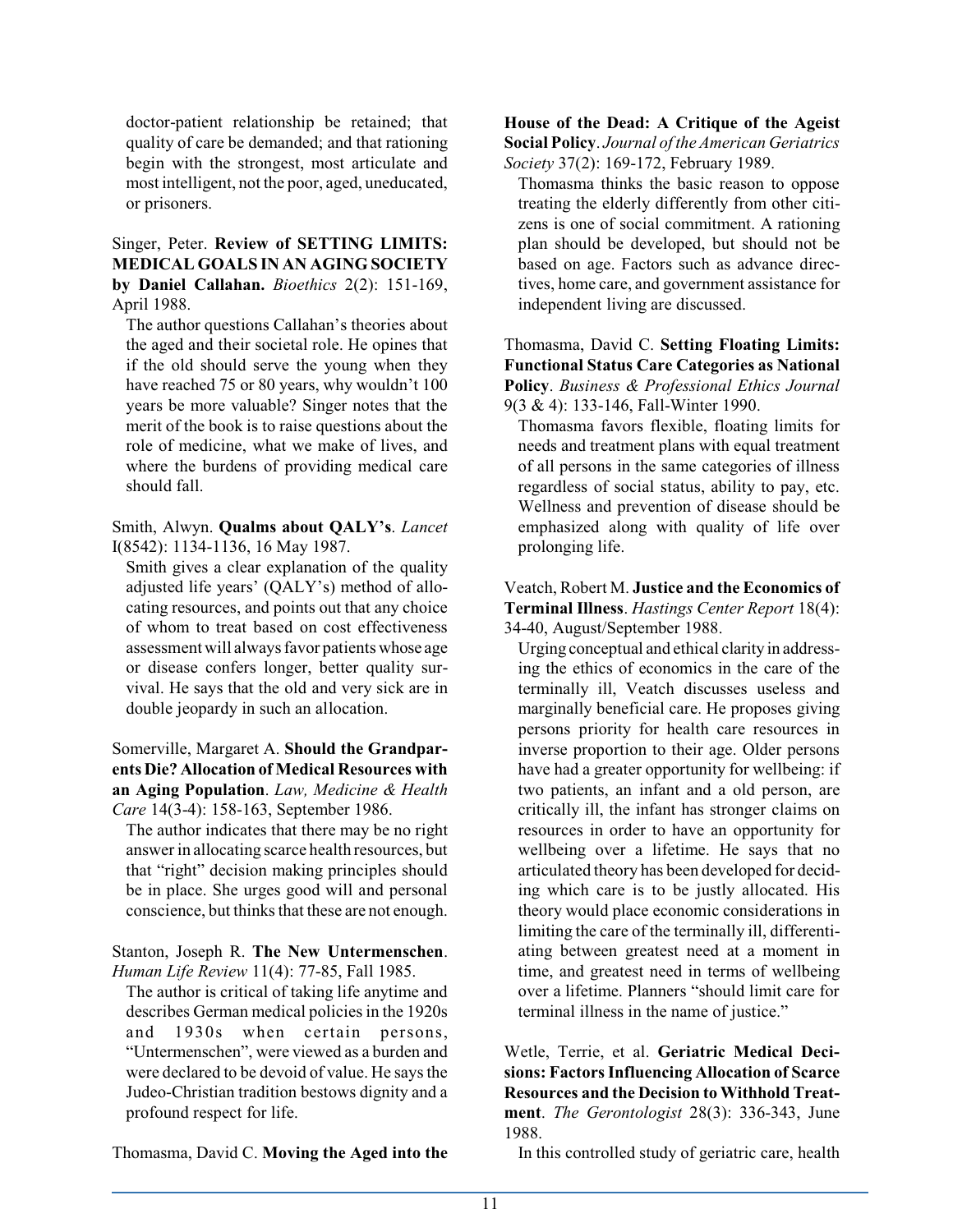care practitioners and physicians tended to stress physiological aspects, while nurses and social workers stressed psycho-social factors in patient care. The study generally found that health personnel found younger patients more worthy of investment of scarce medical resources: age alone was sufficient basis for triage. The authors conclude that the use of age as a proxy for a variety of problems "is likely to result in erroneous assumptions and inappropriate treatment decisions."

Wikler, Daniel. **Ought the Young Make Health Care Decisions for Their Aged Selves?** *Journal of Medicine and Philosophy* 13(1): 57-71, February 1988.

Wikler says that at the moment of an actual decision, it is unknown what choices will be made. Precommitment by an individual to a plan to allocate resources optimally over the life span has theoretical advantages but will "not serve a key role in resource allocation for health care in old age."

## **III. Additional Readings**

Hayflick, Leonard; Neugarten, Bernice L.; Christiansen, Drew; and Young, Ernle W. D. **Aging and the Aged.** *In:***ENCYCLOPEDIA OF BIOETHICS**. Warren T. Reich, ed. New York: Free Press/Macmillan, 1978, pp. 48-69.

Bayer, Ronald, and Callahan, Daniel. **Medicare Reform: Social and Ethical Perspectives**. *Journal of Health Politics, Policy and Law* 10(3): 533-547, Fall 1985.

Brock, Dan W. **Justice, Health Care, and the Elderly**. *Philosophy & Public Affairs* 18(3): 297- 312, Summer 1989.

Brody Jacob A., and Beauchamp, Tom L. **The Best of Times/The Worst of Times: Aging and Dependency in the 21st Century.***In:***ETHICAL DIMENSIONS OF GERIATRIC CARE: VALUE CONFLICTS FOR THE 21ST CEN-TURY.** Stuart F. Spicker, Stanley R. Ingman, and Ian R. Lawson, eds. Boston: D. Reidel, 1987, pp. 3-27.

Callahan, Daniel. **Adequate Health Care and an Aging Society: Are They Morally Compatible?** *Daedalus* 115(1): 247-267, Winter 1986.

Callahan, Daniel. **Rationing Health Care: Will It Be Necessary? Can It Be Done Without Age or Disability Discrimination?** *Issues in Law & Medicine* 5(3): 353-366, Winter 1989.

Childress, James F. **Rationing of Medical Treatment.** *In:***ENCYCLOPEDIA OFBIOETHICS**. Warren T. Reich, ed. New York: Free Press/Macmillan, 1978, pp. 1414-1419.

Daniels, Norman. **Justice Between Age Groups: Am I My Parents' Keeper?** *Milbank Memorial Fund Quarterly* 61(3): 489-522, Summer 1983.

Evans, J. Grimley. **Age and Equality**. *Annals of the New York Academy of Sciences* 530: 118-124, 1988.

Evans, R.L., et al. **Identifying Factors Associated with Health Care Use: A Hospital-based Risk Screening Index**. *Social Science and Medicine* 27(9): 947-954, 1988.

Gillick, MurielR.**LimitingMedicalCare:Physicians' Beliefs, Physicians' Behavior**. *Journal of the American Geriatrics Society* 36(8): 747-752, August 1988.

Jecker, Nancy S. **Appeals to Nature in Theories of Age-Group Justice**. *Perspectives in Biology and Medicine* 33(4): 517-527, Summer 1990.

Jecker, Nancy S. **Towards a Theory of Age-Group Justice**. *Journal of Medicine and Philosophy* 14(6): 655-676, December 1989.

Kapp, Marshall B. **Rationing Health Care: Will It Be Necessary? Can It Be Done Without Age or Disability Discrimination?** *Issues in Law & Medicine* 5(3): 337-351, Winter 1989.

Mehrez, A., and Gafni, A. **Quality-Adjusted Life Years, Utility Theory, and Healthy-years Equivalents**. *MedicalDecision Making* 9(2): 142- 149, April-June 1989.

Ramsey, Paul, et al. **Scarce Medical Resources. Notes**. *Columbia Law Review* 69(6): 620-672, April 1969.